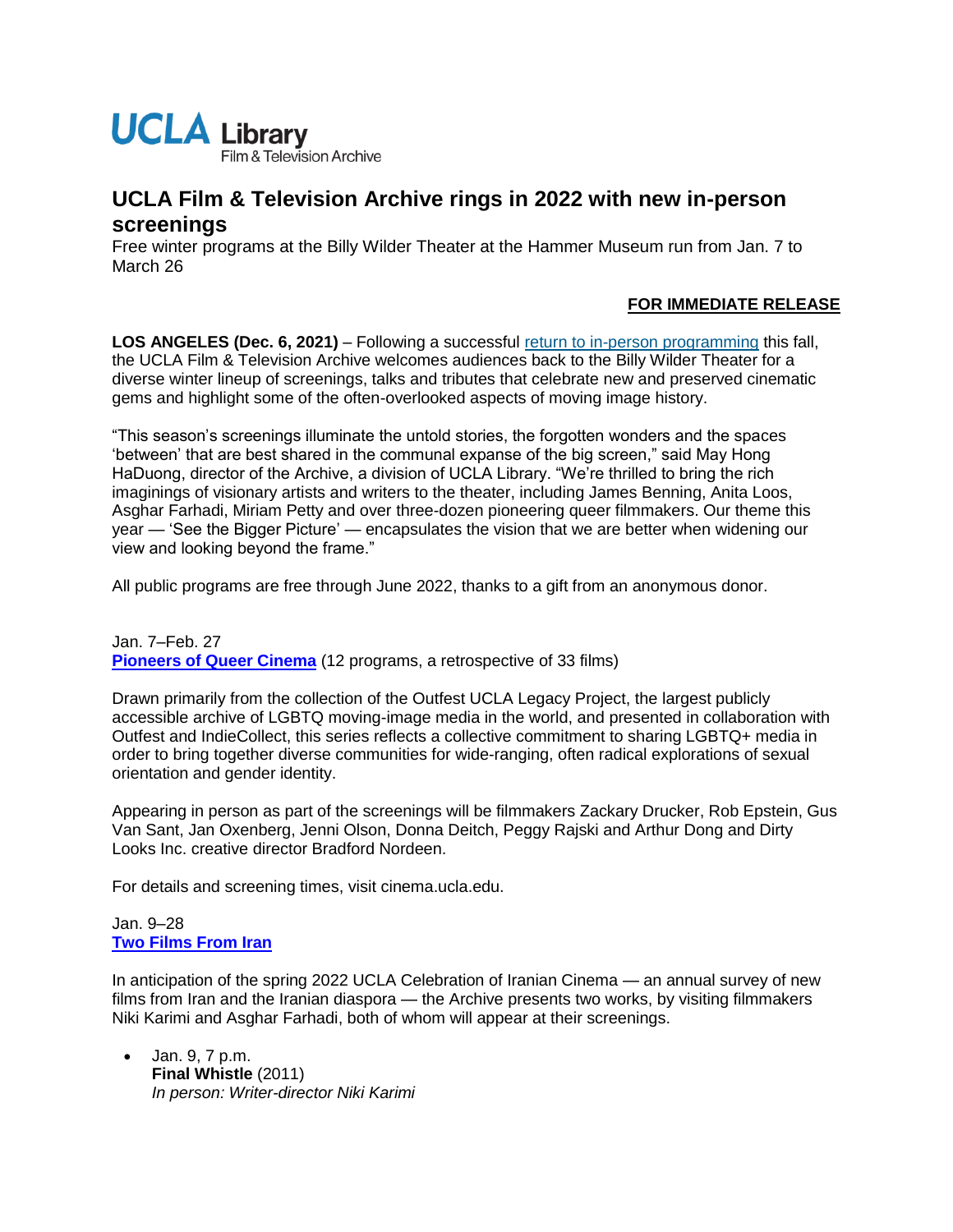In her third feature, Karimi explores the sharp divisions in Iranian society from an explicitly personal perspective. "Final Whistle" tells the story of a well-known filmmaker (played by Karimi) who is suddenly confronted by her own privilege and the limits of fame when she becomes entangled in the personal struggles of a film extra hired to do reshoots. The screening marks the 10th anniversary of the film's release.

• Jan. 28, 7:30 p.m.

**A Hero** (2021)

#### *In person: Writer-director Asghar Farhadi*

In inimitable Farhadi fashion, the emergent irony of the film's title is intricately linked to the story's mounting suspense when a seemingly good deed plunges Rahim (Amir Jadidi) into a very public struggle to negotiate — and manipulate — the contradictory social, legal and cultural forces of Iranian society. After shooting his previous feature, "Everybody Knows" (2018), abroad, Academy Award winner Farhadi returned to his native country for "A Hero," which won the Grand Prix at the 2021 Cannes Film Festival and shows the writer-director at the top of his form.

*Special thanks to the Archive's community partner, the [Farhang Foundation.](https://farhang.org/)*

#### Jan. 14–March 13 **[Archive Treasures](https://www.cinema.ucla.edu/events/archive-treasures)**

This program showcases works from the Archive's extensive holdings, which comprise one of the largest moving image collections in the world. Included in this series will be rarely screened gems presented in original and restored prints.

### • Jan. 14, 7:30 p.m.

### **The Docks of New York** (1928)

#### *Live musical accompaniment by Cliff Retallick*

Director Josef von Sternberg's penultimate silent feature (his final silent work, "The Case of Lena Smith," from 1929, is lost) displays the earliest, strongest evidence of the densely layered ethereality that would distinguish his later collaborations with Marlene Dietrich. Set almost entirely in a seedy portside tavern where the doomed and desperate carouse, the film stars George Bancroft as a brutish steamship stoker whose 24-hour leave becomes a transformational journey of the soul after he rescues a waif (Betty Compson) from the chilly waters and the two fall in love.

### **Thunderbolt** (1929)

While "Docks of New York" finds von Sternberg prowling the shadowy corners of a selfcontained world, "Thunderbolt," his first sound film, moves between two different worlds. Notorious hood Thunderbolt (George Bancroft, who was nominated for an Oscar) is already on the lam as the film opens, while his longtime moll Ritzy (Fay Wray) makes a play for a different future with a young bank clerk who lives with his mom. While Ritzy may yearn for staid routine, there's no doubt where von Sternberg's sympathies lie when Thunderbolt sneaks her out to an African American speakeasy teeming with life — and talent, including Louise Beavers and singer Theresa Harris.

# • March 13, 7 p.m.

**Smog** (1962, Italy)

Director Franco Rossi offers an atmospheric meditation on the pervasive alienation and class systems inherent in mid–20th-century Los Angeles, as seen through the outsider perspectives of an Italian attorney (Enrico Maria Salerno) and the small circle of Italian expatriates he encounters during a two-day layover while en route to Mexico City. Rossi's unique, street-level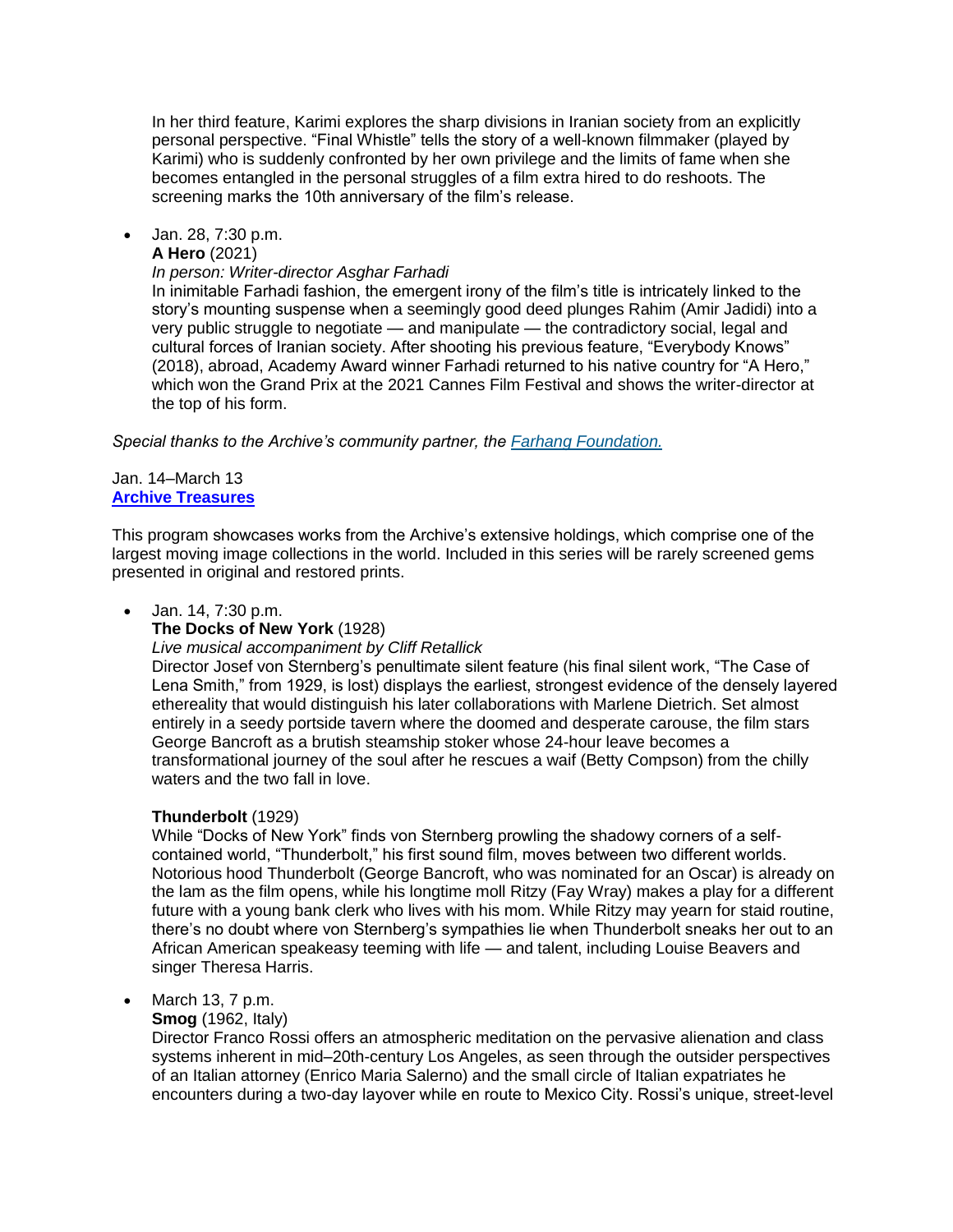view of the City of Angels features a number of midcentury modern landmarks, from LAX to the Pierre Koenig–designed Stahl House.

### **[Archive Talks](https://www.cinema.ucla.edu/events/archive-talks)**

For this series, leading historians and scholars of moving image media discuss their work and present screenings related to their research.

• Feb. 19, 7:30

**Miriam J. Petty**, author and professor at Northwestern University In her groundbreaking book "Stealing the Show: African American Performers and Audiences in 1930s Hollywood," Petty presents vital, fresh perspectives on the careers of Hattie McDaniel, Bill "Bojangles" Robinson, Louise Beavers and other Black stars who established themselves as onscreen icons while navigating the inequitable production practices of the classical Hollywood era. As part of this program, Petty will give a brief presentation on her research and writing, followed by a screening of "Stormy Weather" and an onstage conversation.

### **Stormy Weather** (1943)

The second all-Black cast studio film of the 1940s (following MGM's "Cabin in the Sky"), Twentieth Century Fox's "Stormy Weather" — a loose biopic of Bill "Bojangles" Robinson features a dazzling string of performances by an all-star cast, led by Robinson himself. With knockout turns by Robinson, Lena Horne, Cab Calloway, Ada Brown, the Nicholas Brothers and others, the film celebrates a generation of Black performers and presages the generations to come. "Stormy Weather" was directed by Andrew L. Stone and written by Frederick Jackson, Ted Koehler and H.S. Kraft.

### Jan. 21–March 19 **[Archive Television Treasures](https://www.cinema.ucla.edu/events/archive-television-treasures-series)**

This series highlights rarities and important works from the Archive's vast television collection— one of the largest in the U.S., with more than 170,000 holdings documenting the entire course of American broadcast history, from the late 1940s to the present.

• Jan. 21, 7:30 p.m.

# **Directed by Ivan Dixon: "The Sty of the Blind Pig"** (1974)

*Preserved by the UCLA Film & Television Archive*

KCET's production of Phillip Hayes Dean's critically acclaimed play, first presented by the Negro Ensemble Company in 1971, examines the volatile relationship between a mother and daughter torn by generational change amid the backdrop of the burgeoning civil rights movement. Director Ivan Dixon artfully brings the claustrophobic teleplay to a forceful boil, with Mary Alice delivering a harrowing performance of depth rarely seen in prime-time television.

• Feb. 25, 7:30 p.m.

# **Brought to You in Living Color: "The Chevy Mystery Show"** (1960)

*Recently preserved by the UCLA Film & Television Archive*

"The Chevy Mystery Show" is an early example of a recurring television series produced on color videotape, with the show's eye-popping sets and wardrobe intended to take full advantage of NBC's beautiful "living color." The technically innovative pulp mysteries boast noirish twists and the notable contributions of esteemed actors like Agnes Moorehead and beloved horror icon Vincent Price.

• March 19, 7:30 p.m. **14th Primetime Emmy Awards: 60th Anniversary Screening** (1962) *Preserved by the UCLA Film & Television Archive*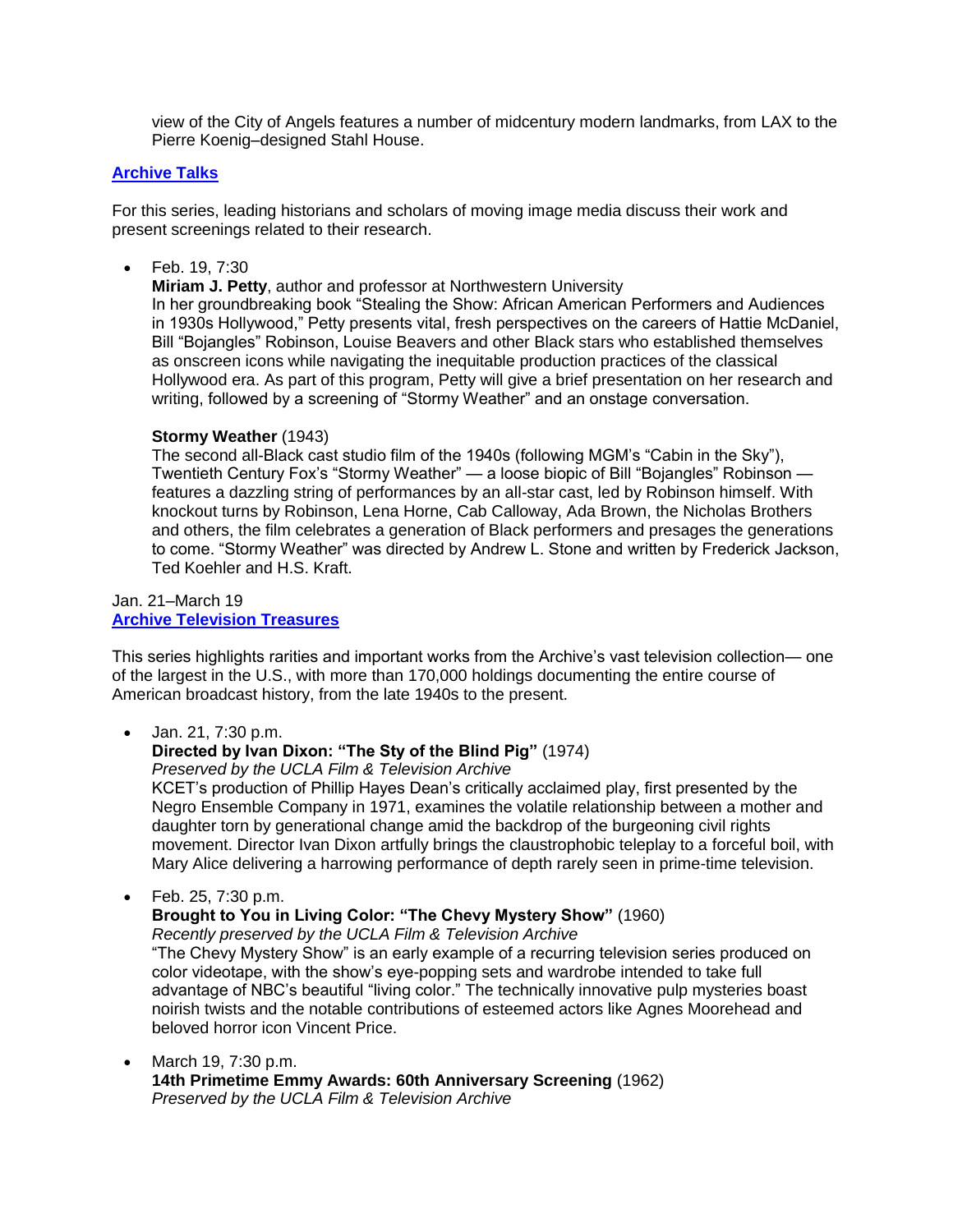#### *Co-presented with the Academy of Television Arts and Sciences*

Brimming with Kennedy-era New Frontier verve, 1962's Primetime Emmy Awards highlights the still-developing medium of television at the crossroads of midcentury. Presented live by hosts Bob Newhart, Johnny Carson and journalist David Brinkley, the broadcast features an array of talent, with future icons Carol Burnett, Don Knotts and Peter Falk collecting Emmys from star presenters ranging from Eartha Kitt to Jack Webb. The screening includes the original broadcast's commercials.

*This series is made possible by the John H. Mitchell Television Programming Endowment.*

### **Family Flicks**

Once again, the Archive and the Hammer Museum have teamed up for a free matinee screening series of new and classic family-friendly films from around the world.

• Feb. 20, 11 a.m.

**Matinee** (1993)

*Recommended for ages 10 and up* Key West, October 1962: Movie-obsessed teen Gene spends most afternoons huddled in a theater with his kid brother. On the same day President Kennedy takes to TV to warn of a potential nuclear attack, B-movie producer Lawrence Woolsey (John Goodman, in a role modeled on William Castle) rolls into Gene's town and decides the local atmosphere is ideal for the premiere of his latest over-the-top creature-feature, "Mant!"

March 4–6 **[Contested Landscapes: Three Digital Features by James Benning](https://www.cinema.ucla.edu/events/2022/contested-landscapes-james-benning)**

In recognition of filmmaker James Benning's 50 years as a creator of singular and uncompromising films, videos and installations, the Archive and the Hammer Museum present a weekend of three features that span the artist's years of working with digital technology, including the U.S. premiere of a major new piece, THE UNITED STATES OF AMERICA (2021).

Long considered a consummate craftsman of 16mm film, Benning transitioned to digital technology in 2009, quickly achieving a comparable level of mastery with this new medium. Throughout the decades, he has been best known for his elegantly framed landscape studies — built on rigorous conceptual and formal structures — that slowly and subtly become fields of evidence and revelations of discovery. The indefatigable Benning has produced more than 30 feature-length films and videos, as well as numerous shorts and museum installations, that deal with the perception of reality and underlying social implications. Each Benning film becomes an encounter with time and the unexpected — in ways that can only be achieved through cinema.

• March 4, 7:30 p.m. **Ruhr** (2009)

*In person: James Benning*

"James Benning, one of the most fascinating figures in American independent cinema, makes his eagerly awaited entrance into the digital realm with absolutely stunning effect. 'Ruhr' which is also the first film Benning has shot entirely outside the United States — is a meditation on the notion of terra incognita. Faced with the unfamiliar landscape of Germany's Ruhr Valley, the cradle of heavy industry in that country, and a new medium, he turns the film into a process of slow discovery. As Benning uses HD to continue his exploration of duration in seven masterfully composed shots, minute events and nuances of changing light suggest a complex balance between permanence and mutation in the Ruhr's industrial landscapes, marked, not least, with the ubiquitous presence of immigrant labor." —Bérénice Reynaud, REDCAT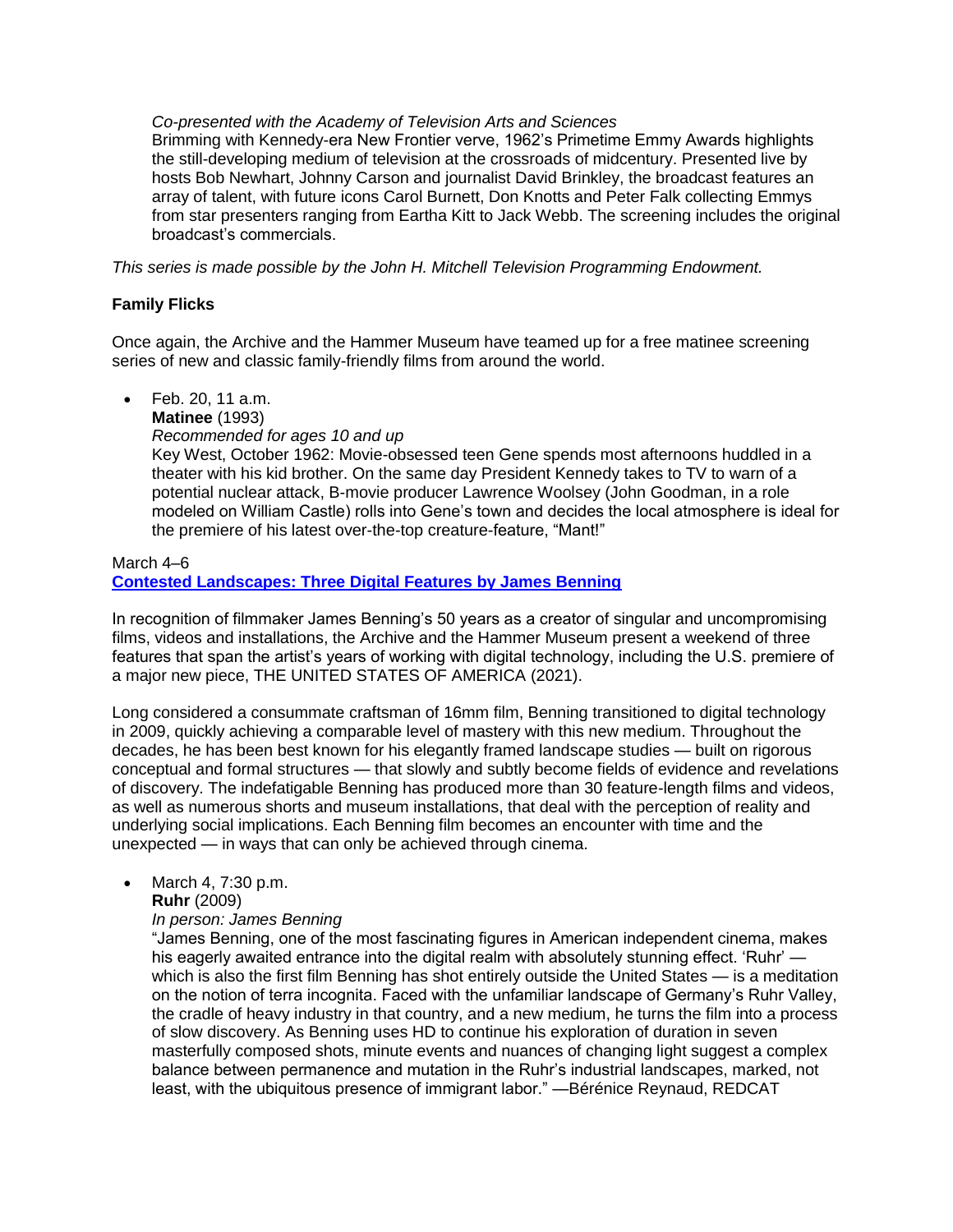#### • March 5, 7:30 p.m. **Stemple Pass** (2012)

*In person: James Benning*

"A humanistic portrait enveloped in landscape and duration, James Benning's 'Stemple Pass' is made up of four shots of the densely wooded brae of a mountain behind his home, the same site on which he reconstructed American techno-terrorist Ted "Unabomber" Kaczynski's cabin. Narrating excerpts from a miscellany of Kaczynski's writings, Benning's steady cadence communicates the humble pursuits of a man searching for autonomy in nature and for freedom from institutionalized power, two tenets that resonate through the core of American individualism. Advocating for horrific insurgence and exhibiting a complete disconnection from the peripheries of human morality and compassion, much of Kaczynski's dogma is decidedly repellant; as a result, the film unfolds as an exegesis on the revolutionary ethos that informed Kaczynski's homespun terror, tempered by Benning's dedicated eye (and voice), characteristic patience, and resolute empathy." —Pleasure Dome

## • March 6, 7 p.m.

# **THE UNITED STATES OF AMERICA** (2021) — U.S. premiere

*In person: James Benning*

Both elegiac and lovingly rendered, critical and celebratory, this film is Benning's paean to the ideals and hard truths of the American cultural landscape. Emerging from the era of COVID-19 and its social restrictions, Benning's THE UNITED STATES OF AMERICA (an updating of the 1975 film with the same title co-made with Bette Gordon) portrays the country's 50 states, plus Puerto Rico and the District of Columbia, as sites that exist in the imagination as well as through representational sounds and images. But while the film is meditative and reflective in ways that are characteristic of Benning's earlier work, this is a landscape that is haunted by its past, evidence of which can be seen, heard and felt throughout the film.

*Special thanks to the Archive's community partner, [Los Angeles Filmforum.](https://www.lafilmforum.org/)*

## March 11–26 **Women's Work: How Gender Shaped Cinema**

Women have been instrumental to the development of cinema since the dawn of motion picture production, though most traditional histories have done little to highlight their contributions to the labor and artistry of filmmaking. This series shifts the popular approach to film history away from the director's chair and instead focuses on other key areas of expertise, including screenwriting, producing, editing, cinematography, costume design, story editing and clerical work. The quarterly program will expand the understanding of the work women did behind the camera and behind the scenes in silent cinema, midcentury moving-image production and beyond.

### • **Spotlight on Screenwriter Anita Loos** (5 programs)

Anita Loos' best-known screenplay, "Gentlemen Prefer Blondes" (1928), represents just one screenwriting jewel in a dizzying collection — over 120 in total — produced by the spirited novelist, actor and memoirist over her six-decade career. The Archive features some of her career bests over five nights, with special in-person guests whose research has centered on Loos' legacy. For details and screening times, visit [cinema.ucla.edu.](https://www.cinema.ucla.edu/)

The Archive's [Virtual Screening Room,](https://www.cinema.ucla.edu/events/2020/virtual-screening-room) launched during the pandemic, will continue to offer online access to a broad spectrum of Archive-curated programs.

### **For details, updates, registration information and important health guidelines, please visit cinema.ucla.edu.**